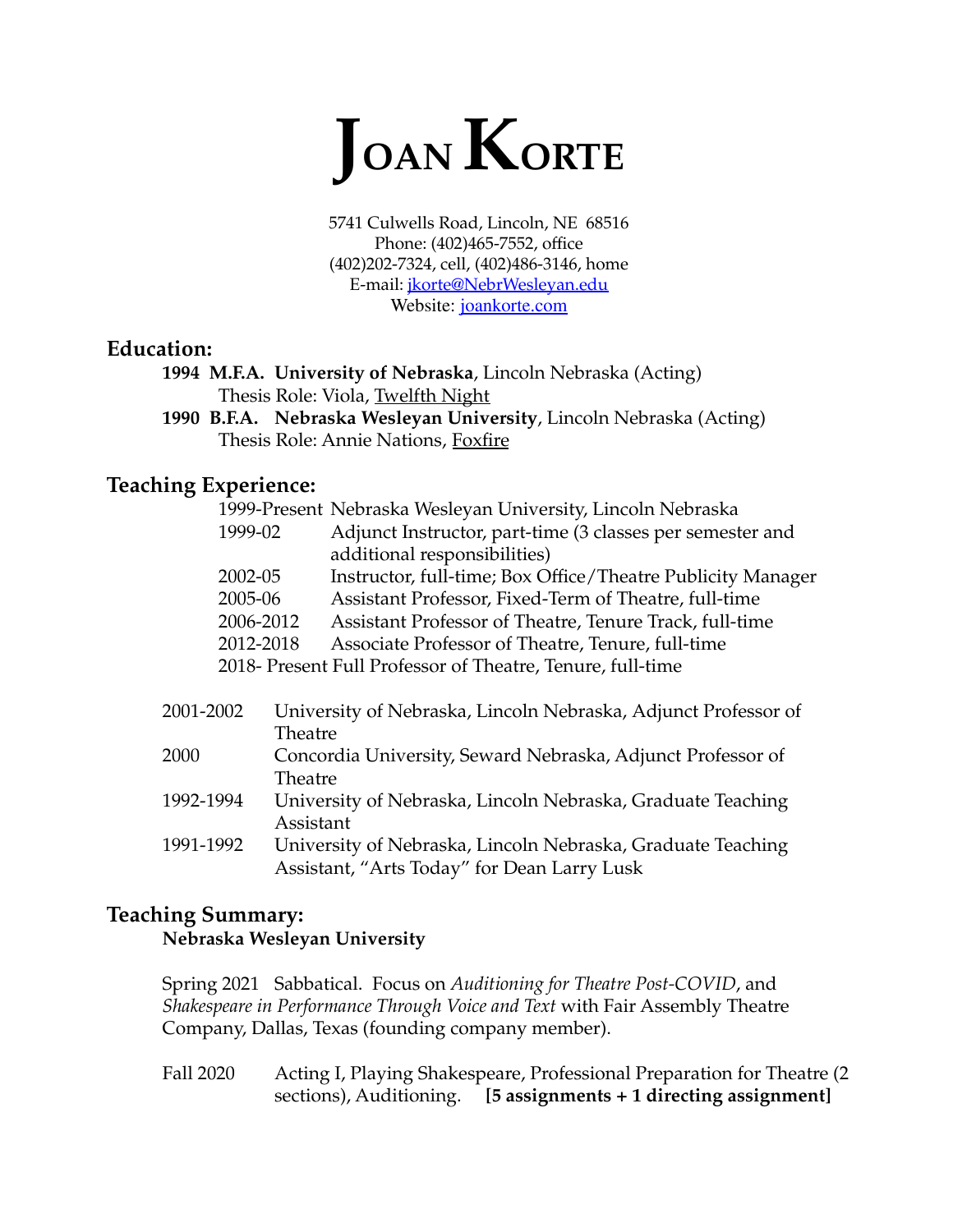- 2019-2020 Dialects for the Stage, Acting I, Acting II (2 sections), Playing Shakespeare (2 sections), Acting III (2 sections), Acting IV (2 sections). Also, I team teach Professional Preparation for Theatre with Jack Parkhurst. **[10 assignments + 2 directing assignments]**
- Summer 19 Theatre Workshop: Footloose
- 2018-2019 Acting I (3 sections), Acting III (2 sections), Acting IV (2 sections), Voice I, Dialects (2 sections), Period Acting Styles: Restoration Comedy **[11 assignments + 2 directing assignments]**
- Summer 18 Theatre Workshop: All Shook Up
- 2017-2018 Acting I (3 sections), Acting IV, Playing Shakespeare, Voice I (2 sections), Dialects, Period Acting Styles: Children's Theatre, Standardized Patient Training- with Nursing Dept. Senior Theatre Project. Also, I team teach Professional Preparation for Theatre with Jack Parkhurst. **[11 assignments + 2 directing assignments]**
- Summer 17 Theatre Workshop: 1776
- 2016-2017 Acting I (2 sections), Voice I (2 sections), Acting III, Voice II, Dialects, Period Acting Styles: Comedy (2 sections), Playing Shakespeare, Acting IV, Standardized Patient Training- with Nursing Dept., Senior Theatre Project **[13 assignments + 2 directing assignments + 1 acting assignment]**
- Summer 16 Theatre Workshop: West Side Story
- 2015-2016 Acting I (2 sections), Voice I (2 sections), Acting III (2 sections), Voice II, Dialects, Playing Shakespeare (2 sections), Acting IV, Senior Theatre Project **[12 assignments + 2 directing assignments + 1 acting assignment]**
- Summer 15 Theatre Workshop: Chicago, Standardized Patient Training- with Nursing Dept., Jeri Brandt
- 2014-2015 Acting I (2 sections), Voice I (2 sections), Musical Theatre II, Acting III (2 sections), Movement for the Actor, Voice II, Period Acting Styles: Commedia dell' Arte, Playing Shakespeare, Acting IV, Senior Theatre Project **[13 assignments + 2 directing assignments]**
- Summer 14 Theatre Workshop: The Wedding Singer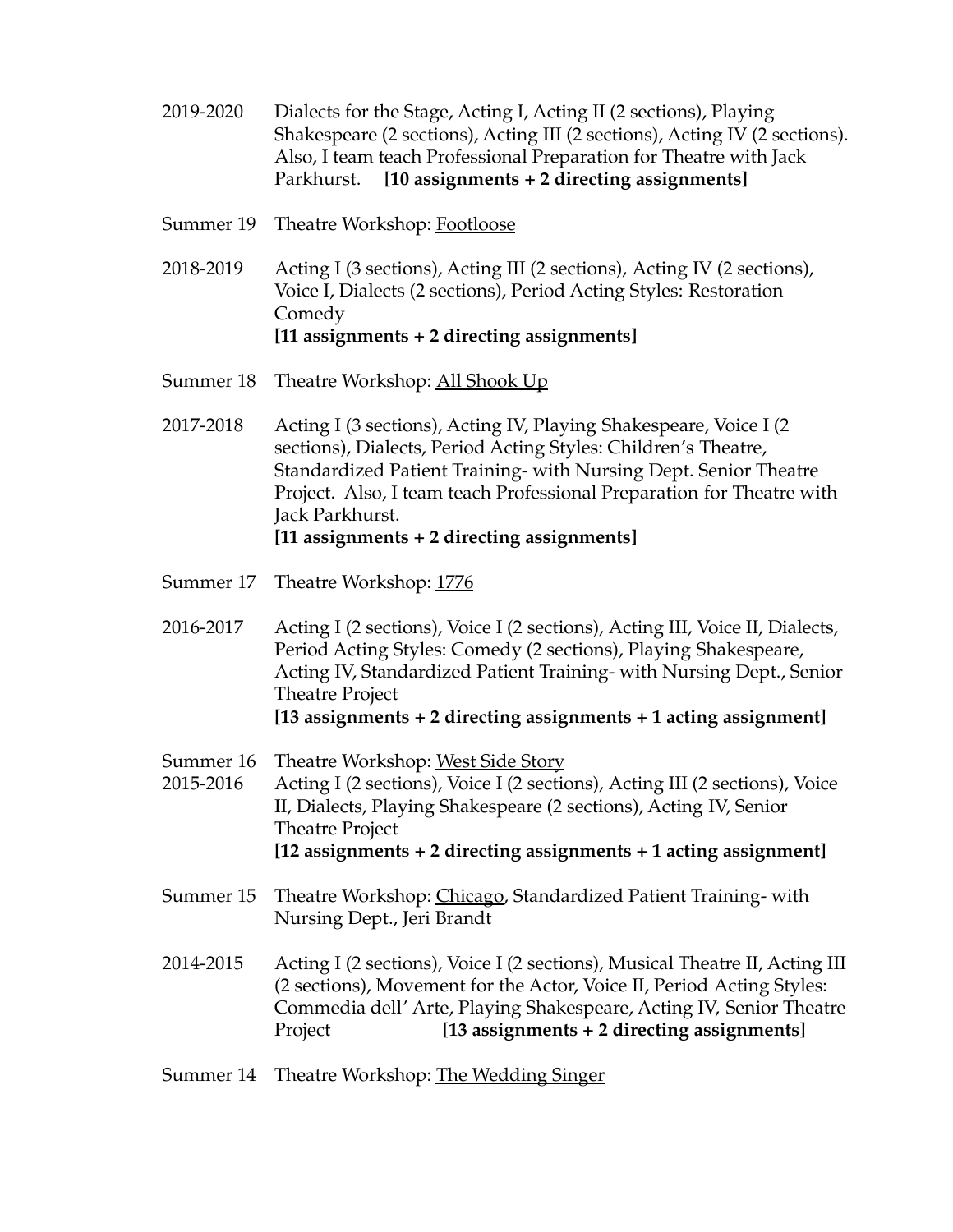- 2013-2014 Acting I (3 sections), Voice I (2 sections), Acting III, Movement for the Actor, Voice II, Dialects, Period Acting Styles: Comedy of Manners, Playing Shakespeare, Acting IV **[12 assignments + 2 directing]**
- Summer 13 Theatre Workshop: Spamalot
- 2012-2013 Theatre Appreciation, Acting I, Voice I (2 sections), Acting III (3 sections), Voice II (2 sections), Dialects, Period Acting Styles: Epic Theatre/Brecht, Playing Shakespeare **[12 assignments + 2 directing assignments + 1 acting assignment]** Summer 12 Theatre Workshop: A Chorus Line
- 2011-2012 Acting I, Voice I (2 sections), Acting III (2 sections), Voice II (2 sections), Dialects (2 sections), Period Acting Styles: Moliere, Playing Shakespeare (2 sections) **[12 assignments + 1 directing]**
- Summer 11 Theatre Workshop: <u>42<sup>nd</sup> Street</u>
- Spring 2011 \* I had to take a leave of absence from March 10, 2011 until August 2011 due to two liver transplants. I started the classes, and then Eric Little took over and finished the classes for me, as well as assuming the directing responsibility for Charlotte's Web. Classes included Acting II, Voice I, Dialects, Acting III (2 sections), and Period Acting Styles: Children's Theatre.
- Fall 2010 Acting I (3 sections), Voice I, Professional Preparation for the Theatre **[5 assignments + 2 directing assignments]**
- Summer 10 Theatre Workshop: Reefer Madness
- 2009-2010 Theatre Appreciation (3 sections), Acting I (2 sections), Acting III (2 sections), Acting: Commedia dell' Arte, Makeup Design, Musical Theatre Appreciation, Dialects, Advanced Voice, Period Acting Styles: Noel Coward **[13 assignments + 2 directing]**
- Summer 09 Theatre Workshop: Princess Diana- the Musical, Theatre Workshop: Hair
- 2008-2009 Theatre Appreciation (3 sections), Musical Theatre Appreciation, Acting I (2 sections), Acting III (2 Sections), Directing II, Voice I, Dialects, Acting Styles- Twelfth Night

**[12 assignments + 2 directing]**

Summer 08 Theatre Workshop: <u>Pippin</u>, Play Reading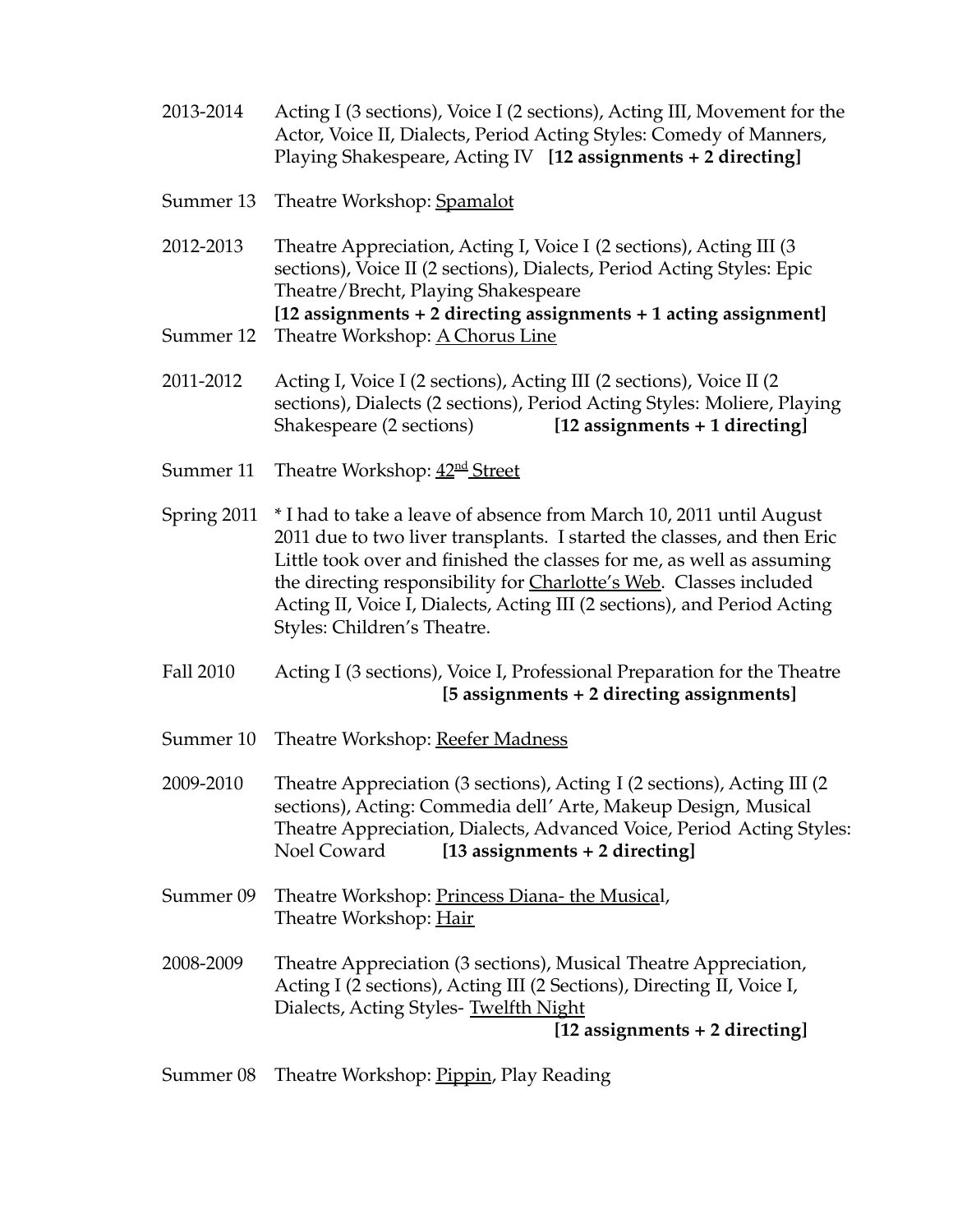- 2007-2008 Theatre Appreciation (2 sections), Acting I (3 sections), Voice I (2 sections), Movement for the Actor, Dialects, Acting Shakespeare, Acting Styles- Greek Comedy **[11 assignments + 2 directing]**
- Summer 07 Play Reading, Theatre Appreciation
- 2006-2007 Acting I (3 sections), Acting III (2 sections), Voice I, Advanced Voice, Movement for the Actor, Acting Styles-Irish Theatre, Acting IV **[10 assignments + 1 directing]**
- Summer 06 Theatre Workshop: Angels in America-Millennium Approaches and Angels in America- Perestroika
- 2005-2006 Theatre Appreciation, Acting I (3 sections), Acting Shakespeare, Special Topics: Acting Chekhov, Voice I, Dialects, Movement for the Actor (2 sections) **[10 assignments + 1 directing]**
- Summer 05 Theatre Workshop: Fool for Love
- 2004-2005 Theatre Appreciation, Acting I (2 sections), Acting II, Acting III (2 sections), Special Topics: Acting Moliere, Voice I (2 sections), Performance of Literature, Independent Study: Audition Preparation **[10 assignments + 1 directing]**
- 2003-2004 Theatre Appreciation, Acting I (2 sections), Acting Shakespeare, Movement for the Actor (2 sections), Liberal Arts Seminar, Fundamentals of Speech (COMM, 2 sections)

**[10 assignments + 1 directing]**

- 2002-2003 Acting I, Acting III, Voice I, Theatre Appreciation, Fundamentals of Speech (COMM, 4 sections) **[8 assignments + 1 directing]**
- 2001-2002 Acting I (2 sections), Special Topics: Acting Fefu and Her Friends, Theatre Appreciation (2 sections), Performance of Literature **[6 assignments]**
- 2000-2001 Acting Styles, Improvisational Acting, Voice and Dialects, Theatre Appreciation (3 sections) **[6 assignments]**
- 1999-2000 Acting Styles, Improvisational Acting, Children's Theatre, Theatre Appreciation (2 sections), Performance of Literature **[6 assignments]**

### **University of Nebraska, Lincoln**, Adjunct Professor

2001-2002 Theatre Appreciation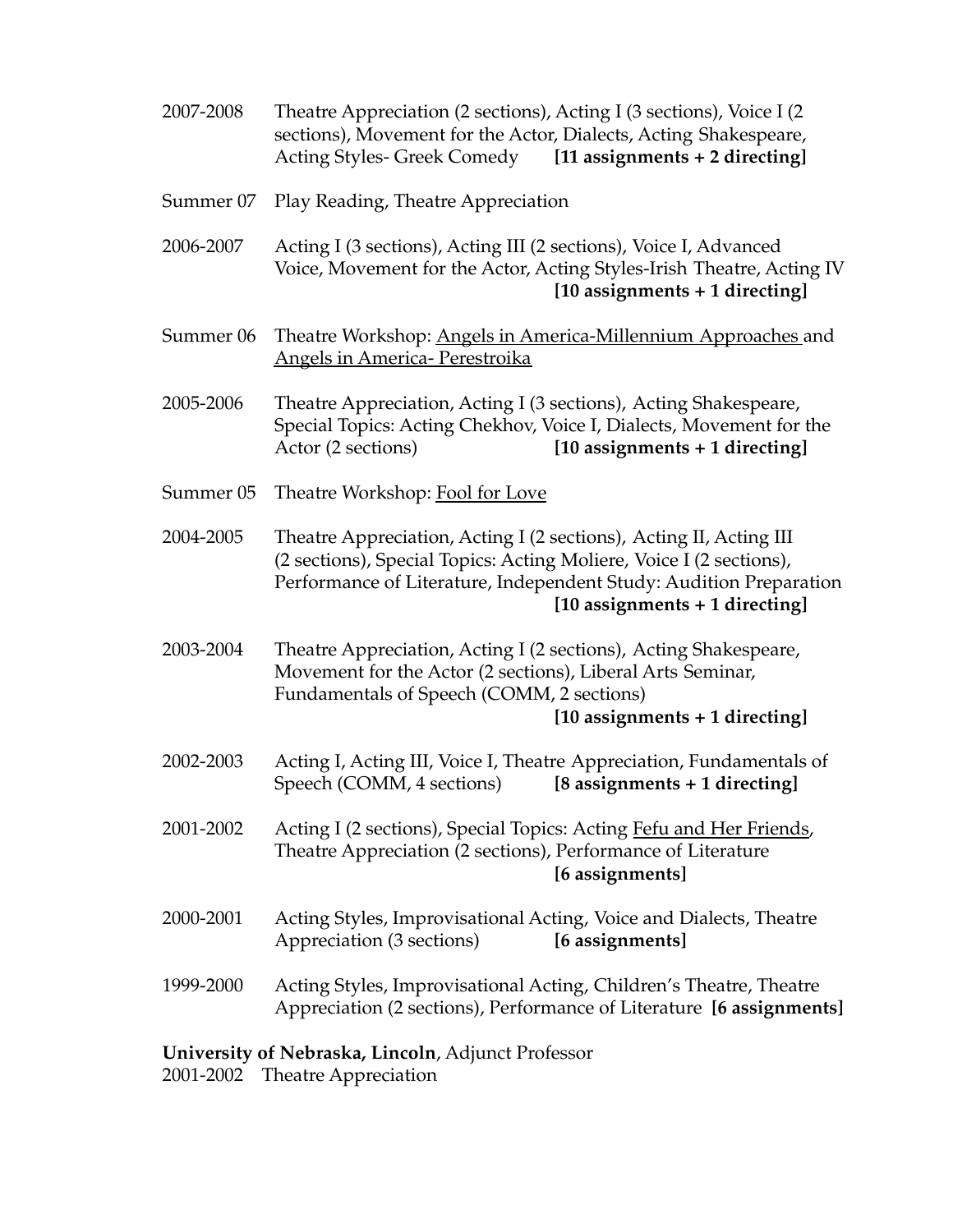**Concordia University**, Adjunct Professor 2000 Introduction to Drama

**University of Nebraska, Lincoln**, Graduate Teaching Assistant 1992-1994 Beginning Acting

# **Creative Activity In Process:**

#### **Current and Founding Member Fair Assembly Theatre Company, Dallas, TX**

| Acting Experience, selected roles |                   |                               |
|-----------------------------------|-------------------|-------------------------------|
| <b>ATLAS OF MUD</b>               | Miriam/Birdkeeper | Theatre Midwest, Des Moines   |
| ROMEO AND JULIET                  | Lady Capulet      | Fair Assembly, Dallas, TX     |
| WHEN THE MESSENGER IS HOT Mom     |                   | Theatre Midwest, Des Moines   |
| <b>KING JOHN</b>                  | Queen Eleanor     | Texas Shakespeare Festival    |
| <b>TARTUFFE</b>                   | Madame Pernelle   | Texas Shakespeare Festival    |
| 110 IN THE SHADE                  | Hannah Curtis     | Texas Shakespeare Festival    |
| <b>AUGUST: OSAGE COUNTY</b>       | Violet            | Nebraska Wesleyan             |
| THE LION IN WINTER                | Eleanor           | Nebraska Wesleyan             |
| THE GLASS MENAGERIE               | Amanda            | Nebraska Wesleyan             |
| PROOF                             | Claire            | Nebraska Wesleyan             |
| <b>LUCIFER</b>                    | Eva               | Panda Productions at NWU      |
| HAMLET-reverse gender             | Ghost             | Nebraska Wesleyan             |
| TONY & TINA'S WEDDING             | Tina              | Jaguarundi Productions, Omaha |
| <b>SHE LOVES ME</b>               | Ritter            | Annex Theatre, Denver         |
| <b>SEPARATE TABLES</b>            | Miss Cooper       | Annex Theatre, Denver         |
| <b>NOEL &amp; GERTIE</b>          | Gertie            | Nebraska Rep Theatre, Lincoln |

# **Acting Experience, selected roles**

# **Directing Experience, Nebraska Wesleyan**

|                                                                          | MOSCOW, MOSCOW, MOSCOW, MOSCOW, MOSCOW, MOSCOW, Halley Feiffer |  |  |
|--------------------------------------------------------------------------|----------------------------------------------------------------|--|--|
| THREE SISTERS, 2022                                                      | Anton Chekhov, Van Itallie translation                         |  |  |
|                                                                          | (in repertory with MOSCOW $x$ 6)                               |  |  |
| A SHAYNA MAIDEL, 2021                                                    | Barbara Lebow                                                  |  |  |
| A DOLL'S HOUSE PART 2, 2020 Lucas Hnath                                  |                                                                |  |  |
| THE BOOK OF WILL, 2020                                                   | Lauren Gunderson                                               |  |  |
| A CHRISTMAS CAROL, 2019                                                  | Charles Dickens, adapted by Joan Korte                         |  |  |
| NELL GWYNN, 2019                                                         | Jessica Swale                                                  |  |  |
| MAMMA MIA, 2018                                                          | Catherine Johnson, Bjorn Ulvaeus, Benny Andersson              |  |  |
|                                                                          | Hollie Howard, NYC Choreographer                               |  |  |
| THE BRIDGES OF MADISON COUNTY, 2018 Jason Robert Brown and Marsha Norman |                                                                |  |  |
| Hollie Howard, NYC Choreographer                                         |                                                                |  |  |
| DANCING AT LUGHNASA, 2017 Brian Friel.                                   |                                                                |  |  |
| NOISES OFF, 2017                                                         | Michael Frayn. Guest set designer, JD Madsen                   |  |  |
| <b>BOEING BOEING, 2016</b>                                               | Marc Camoletti. Two casts, same set, different staging.        |  |  |
| ILLYRIA, 2016                                                            | Peter Mills & Cara Reichel                                     |  |  |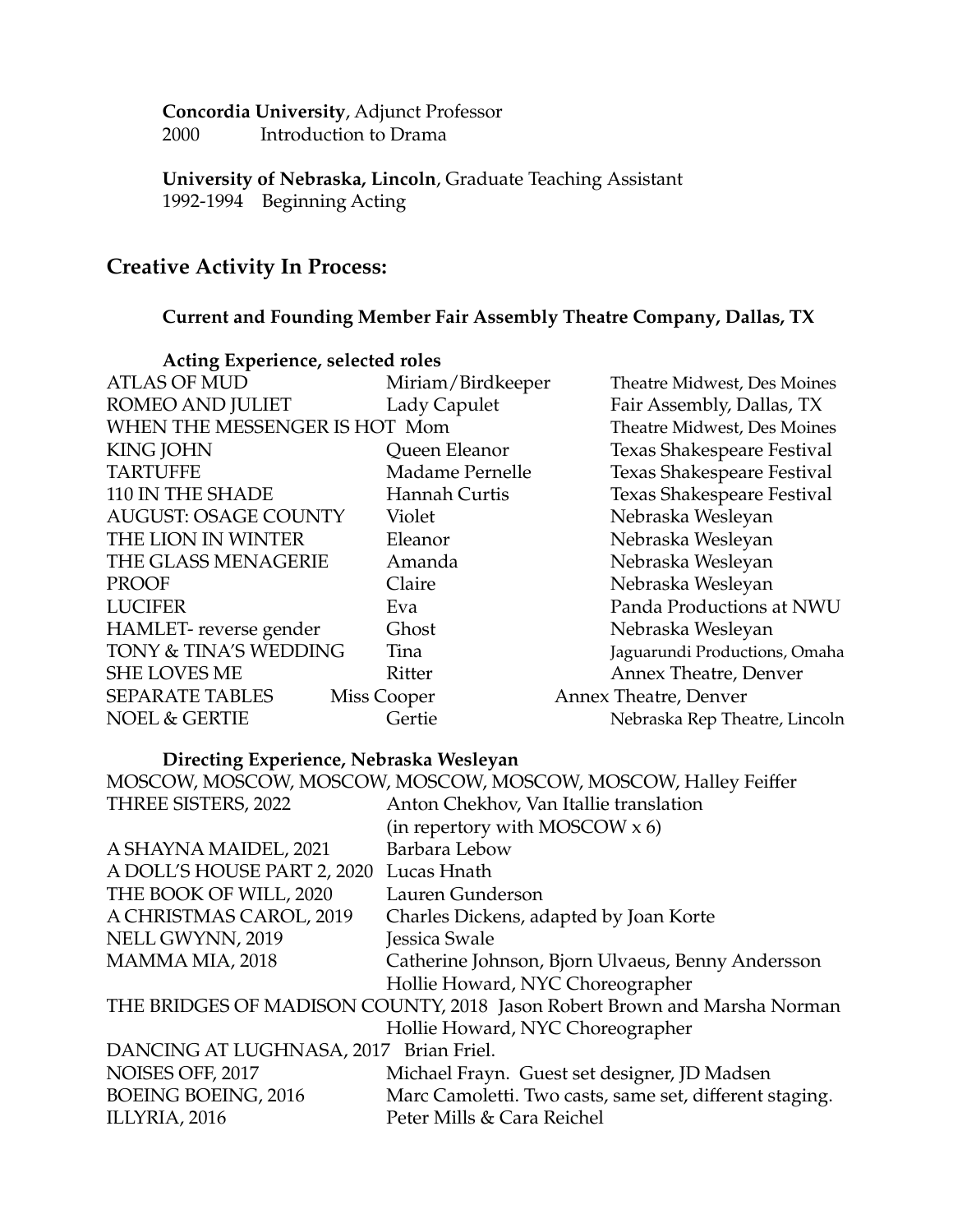|                                                | A musical adapted from Shakespeare's 12 <sup>th</sup> Night |
|------------------------------------------------|-------------------------------------------------------------|
| A CHRISTMAS CAROL, 2015                        | Charles Dickens, adapted by Joan Korte                      |
| THE SERVANT OF TWO MASTERS, 2015               |                                                             |
|                                                | Carlo Goldoni. In the style of Commedia dell'arte           |
| IN THE HEIGHTS, 2014                           | Lin Manuel Miranda. The first musical I directed            |
| THE IMPORTANCE OF BEING ERNEST, 2014           | Oscar Wilde                                                 |
| A CHRISTMAS CAROL, 2013                        | Charles Dickens. Co-directed with Jack Parkhurst.           |
| DEAD ACCOUNTS, 2013                            | Theresa Rebeck. Held for consideration to be invited to     |
|                                                | the Kennedy Center American College Theatre Festival        |
| MOTHER COURAGE, 2013                           | <b>Bertolt Brecht</b>                                       |
| THE COMPLETE WORKS OF CHRISTMAS ABRIDGED, 2012 |                                                             |
|                                                | Co-conceived and directed with Jusitn Hauke, student        |
| LEND ME A TENOR, 2012                          | Ken Ludwig. Co-directed with Jack Parkhurst                 |
| LEARNED LADIES, 2012                           | Moliere                                                     |
| DEAD MAN'S CELL PHONE, 2011                    | Sarah Ruhl                                                  |
| A CHRISTMAS CAROL, 2010                        | <b>Charles Dickens</b>                                      |
| HAY FEVER, 2010                                | Noel Coward. Two casts, same set, different staging         |
| APPLAUSE! APPLAUSE!, 2009                      | Cabaret style production, co-directed with J. Parkhurst     |
| TWELFTH NIGHT, 2009                            | William Shakespeare                                         |
| <b>CLEAN HOUSE, 2009</b>                       | Sarah Ruhl                                                  |
| LYSISTRATA- A WOMEN'S TRANSLATION, 2008.       | Drue Robinson Hagen                                         |
| A CHRISTMAS CAROL, 2007                        | <b>Charles Dickens</b>                                      |
| DANCING AT LUGHNASA, 2007                      | <b>Brian Friel</b>                                          |
| THREE SISTERS, 2006                            | Anton Chekhov, Van Itallie translation                      |
| FOOL FOR LOVE, 2005                            | Sam Shepard, co-directed w/ Jack Parkhurst.                 |
| TARTUFFE, 2005                                 | Moliere, Tim Mooney translation                             |
| HAMLET, 2004                                   | Shakespeare, traditional & reverse gender, co-directed      |
|                                                | w/ Jack Parkhurst                                           |
| THE SONNETS, 2003                              | Shakespeare, program and transitions arranged by            |
|                                                | Joan Korte                                                  |
| FEFU & HER FRIENDS, 2002                       | Maria Irene Fornes. Spring & Fall 02, two different casts   |

| Dialect Coach, selected (Nebraska Wesleyan)       |      |  |  |
|---------------------------------------------------|------|--|--|
| <b>CHRISTMAS CAROL</b>                            | 2019 |  |  |
| CURIOUS INCIDENT OF THE DOG IN THE NIGHTTIME 2019 |      |  |  |
| <b>NELL GWYNN</b>                                 | 2019 |  |  |
| DANCING AT LUGHNASA                               | 2018 |  |  |
| <b>NOISES OFF</b>                                 | 2017 |  |  |
| <b>BOEING BOEING</b>                              | 2016 |  |  |
| <b>WEST SIDE STORY</b>                            | 2016 |  |  |
| AUGUST: OSAGE COUNTY                              | 2015 |  |  |
| <b>IN THE HEIGHTS</b>                             | 2014 |  |  |
| THE IMPORTANCE OF BEING ERNEST                    | 2014 |  |  |
| THE CRIPPLE OF INISHMAAN                          | 2013 |  |  |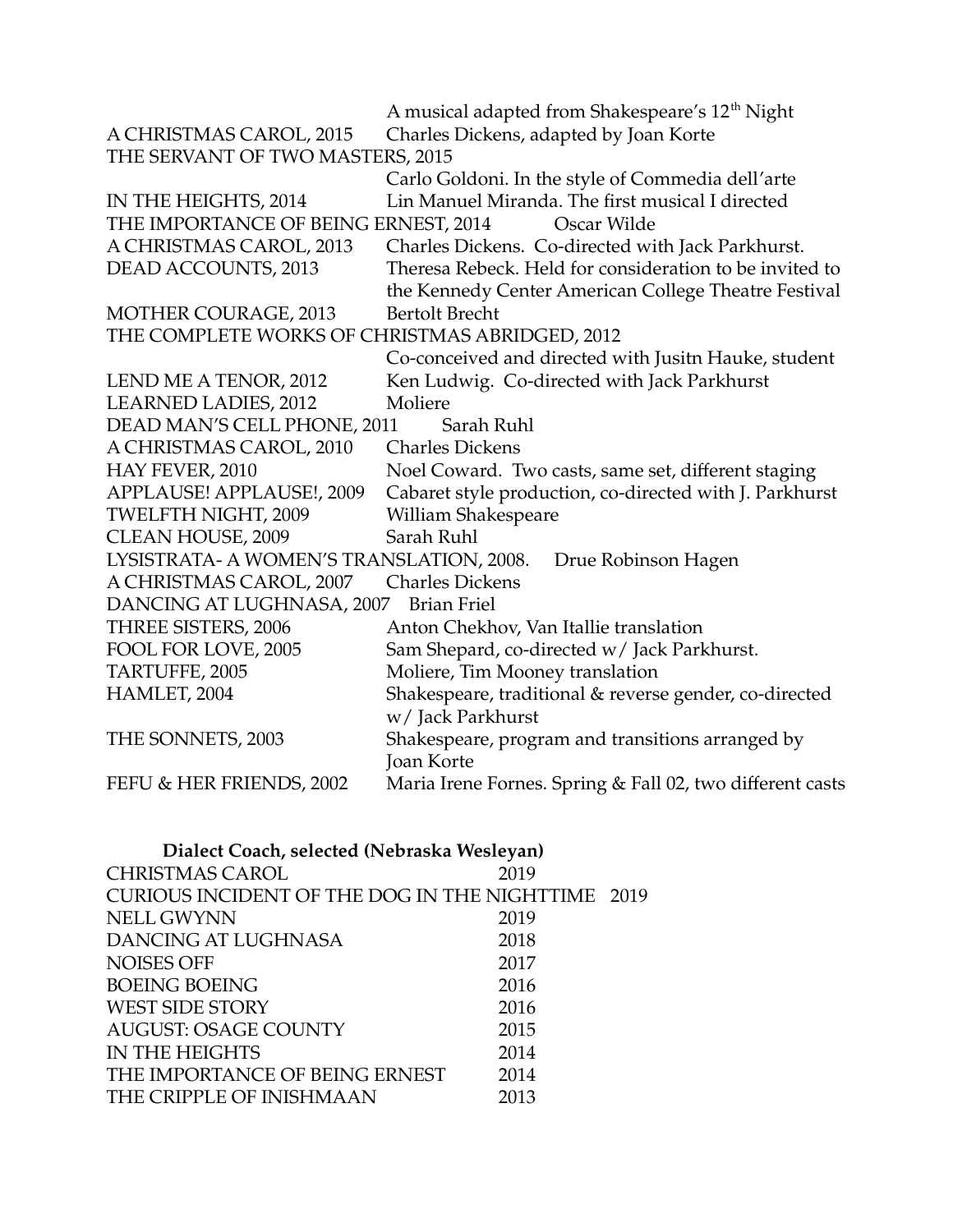| THE GLASS MENAGERIE                    | 2012 |
|----------------------------------------|------|
| <b>SEAFARER</b>                        | 2011 |
| <b>HAY FEVER</b>                       | 2010 |
| LAST NIGHT AT BALLYHOO                 | 2010 |
| <b>CLEAN HOUSE</b>                     | 2009 |
| PRINCESS DIANA, THE MUSICAL            | 2009 |
| <b>DANCING AT LUGHNASA</b>             | 2007 |
| THE LIEUTENANT OF INISHMORE            | 2007 |
| SOMEONE WHO'LL WATCH OVER ME           | 2007 |
| <b>STEEL MAGNOLIAS</b>                 | 2005 |
| A STREETCAR NAMED DESIRE               | 2004 |
| LAST NIGHT AT BALLYHOO                 | 2003 |
| FIVE WOMEN WEARING THE SAME DRESS 2003 |      |
| ORPHEUS DESCENDING                     | 2001 |
| A FLEA IN HER EAR                      | 2000 |

#### **Actor Coaching (Nebraska Wesleyan 1999-2017)**

Actor coaching is something that I do outside of the classroom in cooperation and collaboration with the director of a show. I will work with students one on one, dealing with various acting challenges- voice or movement work, text analysis, character development, etc. After working with an individual, I will follow up by attending rehearsals to observe them and to make sure that the director is satisfied with the results.

COMEDY OF ERRORS 2017 Jack Parkhurst/Roger Cognard 1776 2017 Jack Parkhurst/Kyle Thomas WEST SIDE STORY 2016 Jack Parkhurst CHICAGO 2015 Jack Parkhurst/Spence Ford THE ZIMMER GIRLS 2015 Jack Parkhurst/Ed Linderman THE MERCHANT OF VENICE 2014 Jack Parkhurst/Roger Cognard LES MISERABLES 2014 Jack Parkhurst A MIDSUMMER NIGHT'S DREAM 2014 Jack Parkhurst/Roger Cognard<br>LITTLE SHOP OF HORRORS 2014 Jack Parkhurst/Dan Hays THE CRIPPLE OF INISHMAAN 2013 Jack Parkhurst SPRING AWAKENING 2012 Jack Parkhurst/Dan Hays UNCLE VANYA 2010 Jack Parkhurst APPLAUSE! APPLAUSE! 3!!! 2009 Jack Parkhurst/Jared Hansen HAIR 2009 Jack Parkhurst/Dan Hays PRINCESS DIANA, THE MUSICAL 2009 Jack Parkhurst MAN OF LA MANCHA 2009 Jack Parkhurst CHILDREN OF EDEN 2008 Jack Parkhurst

- HAMLET 2019 Jack Parkhurst/Natalia Spengler
	-
	-
- ROMEO AND JULIET 2016 Jack Parkhurst/Roger Cognard
	-
- OTHELLO 2016 Jack Parkhurst/Roger Cognard
	-
	-
	-
	-
	-
	- 2014 Jack Parkhurst/Dan Hays
	-
- A CHORUS LINE 2012 Jack Parkhurst/Hollie Howard
	-
	-
	-
	-
	-
	-
	-
- PIPPIN 2008 Jack Parkhurst/Chuck Pennington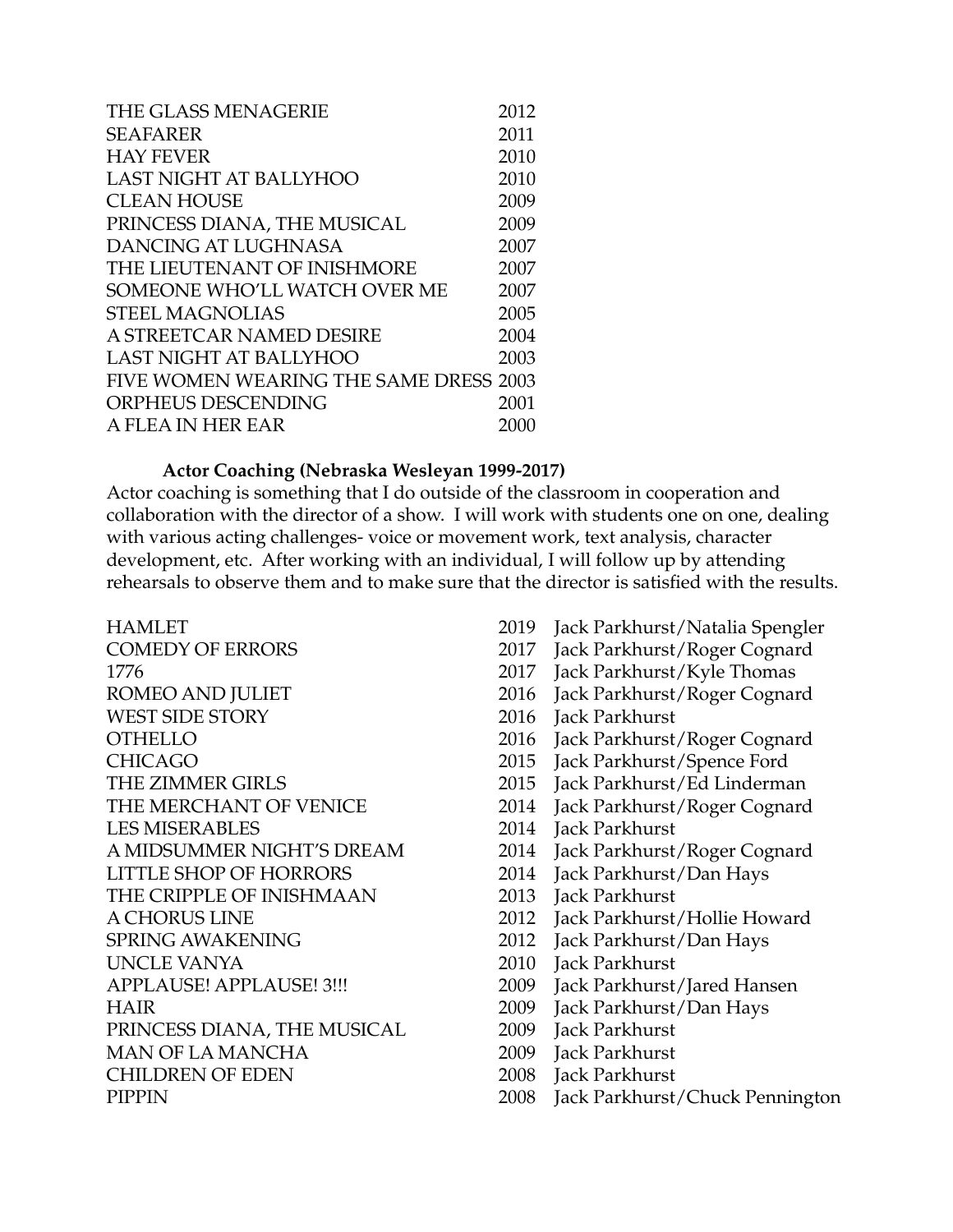| <b>INTO THE WOODS</b>                                                 | 2008 | Jack Parkhurst/Sapphire Munford            |
|-----------------------------------------------------------------------|------|--------------------------------------------|
| MUCH ADO ABOUT NOTHING                                                | 2008 | Jack Parkhurst/Roger Cognard               |
| THE LIEUTENANT OF INISHMORE                                           | 2007 | Jack Parkhurst                             |
| <b>OUR TOWN</b>                                                       | 2007 | Kirk Monismith                             |
| APPLAUSE! APPLAUSE! 2!                                                | 2007 | Jack Parkhurst/Chuck Pennington            |
| <b>AIDA</b>                                                           | 2007 | Jack Parkhurst/Dan Hays                    |
| <b>RICHARD III</b>                                                    | 2007 | Scott Gealy                                |
| <b>MACBETH</b>                                                        | 2007 | Jack Parkhurst                             |
| <b>BROADWAY JUKEBOX</b>                                               | 2007 | Ed Linderman                               |
| FIDDLER ON THE ROOF                                                   |      | 2007 Jack Parkhurst                        |
| ANGELS IN AMERICA, MILLENNIUM                                         | 2006 | Jack Parkhurst                             |
| ANGELS IN AMERICA, PERISTROIKA                                        | 2006 | Jay Scott Chipman                          |
| <b>BIG RIVER</b>                                                      | 2006 | Jack Parkhurst                             |
| <b>ARSENIC AND OLD LACE</b>                                           | 2006 | Teresa Spoon                               |
| <b>CAUCASIAN CHALK CIRCLE*</b>                                        | 2006 | Jason King Jones                           |
| *Invited to KCACTF Region V Festival                                  |      |                                            |
| POUNDING NAILS IN THE FLOOR WITH MY FOREHEAD 2006 Andrew Kaye Skinner |      |                                            |
| <b>WORKING</b>                                                        |      | 2006 Jack Parkhurst                        |
| APPLAUSE! APPLAUSE!                                                   |      | 2005 Jack Parkhurst & Chuck Penington      |
| THE NIGHT THOREAU SPENT IN JAIL                                       |      | 2005 Jason Weixelman                       |
| <b>TWELFTH NIGHT</b>                                                  |      | 2005 Jack Parkhurst                        |
| <b>PROOF</b>                                                          |      | 2005 Jack Parkhurst                        |
| THE SOUND OF MUSIC                                                    | 2005 | Jack Parkhurst & William Wyman             |
| NEW YORK CITY DEPARTMENT SHOWCASE,                                    |      | co-producer and worked with 22             |
|                                                                       |      | students to prepare for the showcase, 2005 |
|                                                                       |      |                                            |
| A STREETCAR NAMED DESIRE                                              | 2004 | Jack Parkhurst                             |
| <b>GREASE</b>                                                         |      | 2004 Jack Parkhurst & Chuck Penington      |
| PREPARING                                                             |      | 2004 Erienne Wredt                         |
| A VIEW FROM THE DOME                                                  | 2004 | Jay Scott Chipman                          |
| HAMLET (traditional & reverse gender cast)                            | 2004 | Jack Parkhurst                             |
| THE FANTASTICKS                                                       | 2004 | Jack Parkhurst after Mike Nickel           |
| THE MIRACLE WORKER, Union College,                                    | 2004 | Tony Gilmore                               |
| THE COMPLETE WORKS OF WILLIAM SHAKESPEARE - ABRIDGED                  |      |                                            |
|                                                                       | 2003 | Jay Chipman                                |
| <b>CHILDREN OF EDEN</b>                                               | 2003 | Jack Parkhurst & Chuck Penington           |
| A MIDSUMMER NIGHTS DREAM                                              | 2003 | Jack Parkhurst after Jason K. Jones        |
| LAST NIGHT AT BALLYHOO                                                | 2003 | Jack Parkhurst                             |
| <b>BROADWAY JUKEBOX</b>                                               | 2001 | Jack Parkhurst & Chuck Penington           |
| <b>LITTLE SHOP OF HORRORS</b>                                         | 2001 | Jack Parkhurst & Chuck Penington           |
| <b>I HATE HAMLET</b>                                                  | 2001 | Jack Parkhurst                             |
| A BOLD STROKE FOR A HUSBAND                                           | 2000 | Jay Scott Chipman                          |
| A FLEA IN HER EAR<br>ROMEO AND JULIET                                 | 2000 | Jack Parkhurst<br>Jack Parkhurst           |

**Period Movement, selected (Nebraska Wesleyan)**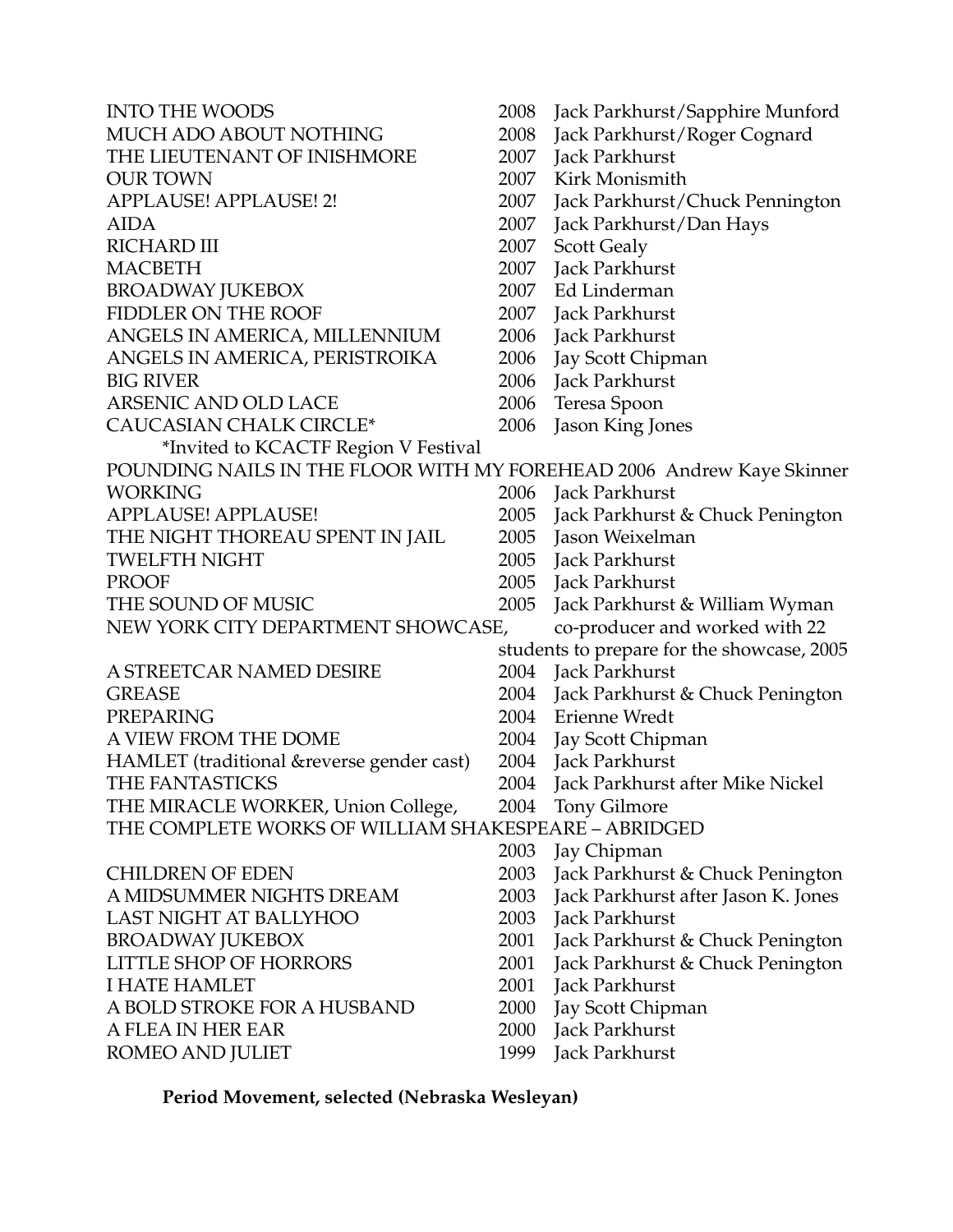| <b>TWELFTH NIGHT</b>                                  | 2005 |
|-------------------------------------------------------|------|
| <b>TARTUFFE</b>                                       | 2005 |
| A STREETCAR NAMED DESIRE                              | 2004 |
| <b>FEFU AND HER FRIENDS</b>                           | 2002 |
| A BOLD STROKE FOR A HUSBAND                           | 2000 |
| Costume Design (Nebraska Wesleyan)                    |      |
| <b>ALL SHOOK UP</b>                                   | 2018 |
| 1776                                                  | 2017 |
| <b>OTHELLO</b>                                        | 2016 |
| <b>CHICAGO</b> with Rebecca Armstrong                 | 2015 |
| THE WEDDING SINGER                                    | 2014 |
| THE CRIPPLE OF INISHMAAN                              | 2013 |
| THE GLASS MENAGERIE                                   | 2012 |
| <b>LEND ME A TENOR</b>                                | 2012 |
| A CHORUS LINE                                         | 2012 |
| <b>DEAD MAN'S CELL PHONE</b>                          | 2011 |
| <b>SEAFARER</b>                                       | 2010 |
| <b>HOW I LEARNED TO DRIVE</b>                         | 2010 |
| <b>REEFER MADNESS</b>                                 | 2010 |
| HAIR- hair designer                                   | 2009 |
| PRINCESS DIANA, THE MUSICAL                           | 2009 |
| <b>TWELFTH NIGHT</b>                                  | 2009 |
| <b>CLEAN HOUSE</b>                                    | 2009 |
| ANGELS IN AMERICA, MILLENNIUM                         | 2006 |
| ANGELS IN AMERICA, PERISTROIKA                        | 2006 |
| <b>ARSENIC AND OLD LACE</b>                           | 2006 |
| <b>PROOF</b>                                          | 2005 |
| A STREETCAR NAMED DESIRE                              | 2004 |
| HAMLET- assistant to designer Michael Reese           | 2004 |
| TRUE WEST- selected for KCACTF Region V Festival 2003 |      |
| FEFU & HER FRIENDS                                    | 2002 |

#### **Producing, selected (Nebraska Wesleyan)**

As a producer for the August performances and other special events, I have been overseeing several different aspects of production. For example, I will coordinate student housing and food service for the students taking the Summer Theatre Workshop; organize schedules, travel arrangements, and housing for guest artists; assist with coordination between choreographers, music directors, technical areas, and other members of the artistic team; and help to facilitate marketing efforts including photography and interviews for the newspaper, as well as radio and TV interviews.

| <b>FOOTLOOSE</b> | 2019 |
|------------------|------|
| ALL SHOOK UP     | 2018 |
| 1776             | 2017 |
| WEST SIDE STORY  | 2016 |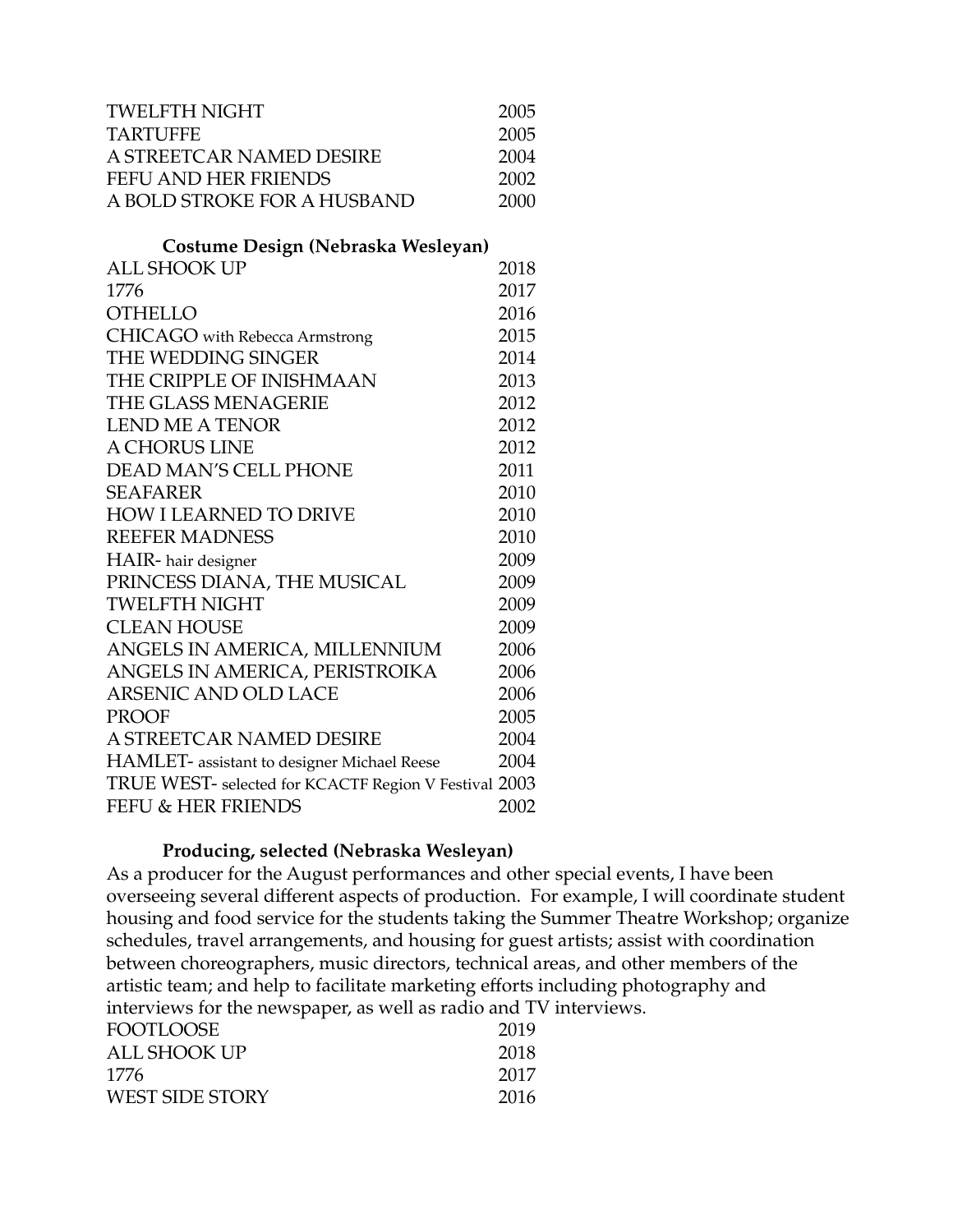| <b>CHICAGO</b> |                                                  |                   | 2015                                                                           |
|----------------|--------------------------------------------------|-------------------|--------------------------------------------------------------------------------|
|                | THE WEDDING SINGER                               |                   | 2014                                                                           |
|                | <b>SPAMALOT</b>                                  |                   | 2013                                                                           |
|                | A CHORUS LINE                                    |                   | 2012                                                                           |
|                | 42 <sup>ND</sup> STREET                          |                   | 2011                                                                           |
|                | <b>REEFER MADNESS</b>                            |                   | 2010                                                                           |
| <b>HAIR</b>    |                                                  |                   | 2009                                                                           |
|                | PRINCESS DIANA, THE MUSICAL 2009                 |                   | Included a tour to Omaha, NE, and                                              |
|                |                                                  |                   | collaboration with the playwright                                              |
| PIPPIN         |                                                  |                   | 2008                                                                           |
| <b>AIDA</b>    |                                                  |                   | 2007                                                                           |
|                | ANGELS IN AMERICA- PARTS I AND II,               |                   | 2006                                                                           |
|                | <b>BROADWAY JUKEBOX</b>                          |                   | 2006                                                                           |
|                |                                                  |                   | APPLAUSE! APPLAUSE! 2005 Scenario development, song selection and arrangement. |
|                | A CHILD'S PORTRAIT OF SHAKESPEARE                |                   |                                                                                |
|                |                                                  |                   | 2004 Coordinator of six short plays. This project involved                     |
|                |                                                  |                   | student playwrights, directors, actors, and technicians.                       |
|                | PRINCE IVAN AND THE FIREBIRD                     |                   |                                                                                |
|                | 2000                                             |                   | Script development for young audiences, coordinated                            |
|                |                                                  |                   | grade school tour with student workshops.                                      |
| Awards:        |                                                  |                   |                                                                                |
|                | Kennedy Center American College Theatre Festival |                   |                                                                                |
| 2013           | <b>DEAD ACCOUNTS</b>                             |                   | Participating entry held for consideration for 2014                            |
|                | Director                                         | Region 5 festival |                                                                                |
|                |                                                  |                   | 2006 CAUCASIAN CHALK CIRCLE Selected for 2007 Region V festival, Ames, Iowa    |
|                | Actor coach                                      |                   |                                                                                |
| 2006           | ANGELS IN AMERICA, I & II                        |                   | Participating entry held for consideration for                                 |
|                | Actor coach,                                     |                   | 2007 Region V festival                                                         |
|                | Costume design, production manager               |                   |                                                                                |
| 2006           | <b>THREE SISTERS</b>                             |                   | Associate entry, commendation for achievement in                               |
|                | Director                                         | ensemble acting   |                                                                                |
| 2005           | <b>FOOL FOR LOVE</b>                             |                   | Participating entry held for consideration for 2006                            |
|                | Co-director                                      | Region 5 festival |                                                                                |
| 2004           | <b>LUCIFER</b>                                   |                   | Participating entry held for consideration for 2005                            |
|                | Principle actor                                  | Region 5 festival |                                                                                |
| 2003           | A MIDSUMMER NIGHT'S DREAM                        |                   |                                                                                |
|                | Actor coach                                      |                   | Selected for 2004 Region 5 festival, Denver Colorado                           |
| 2003           | <b>CHILDREN OF EDEN</b>                          |                   | Participating entry held for consideration for 2004                            |
|                | Actor coach                                      | Region 5 festival |                                                                                |
| 2003           | <b>TRUE WEST</b>                                 |                   | Selected for 2003 Region 5 festival, Cedar Falls, Iowa                         |
|                | Costume design                                   |                   |                                                                                |
|                |                                                  |                   |                                                                                |
| 2002           | <b>BROADWAY JUKEBOX</b>                          |                   | Selected for 2002 Region 5 festival, Lincoln, Nebraska                         |
|                | Actor coach                                      |                   |                                                                                |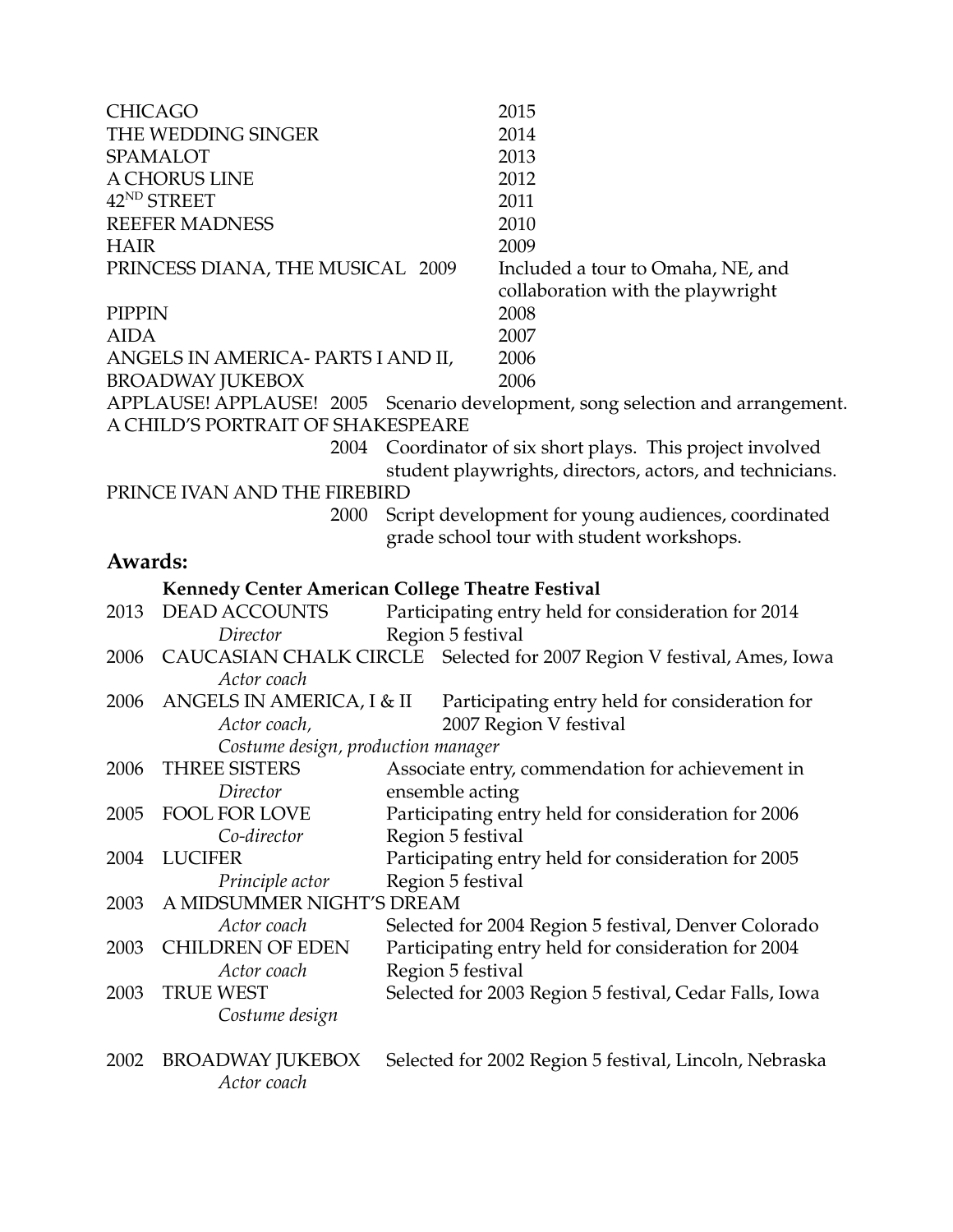# **Continuing Education:**

- 2021 "Freeing the Natural Voice", for voice practitioners based on the work of Kristin Linklater. Andrea Harling, online classes from The Linklater Center, NYC, NY. Spring 21.
- 2021 "Voice, Articulation, Text", for voice practitioners based on the work of Kristin Linklater. Benjamin Moore, online classes from The Linklater Center, NYC, NY. Spring 21.
- 2021 "Voice, Body, Shakespeare Intensive". Acting, voice, movement and Shakespeare, taught by Linklater certified instructors. Online classes from The Linklater Center, NYC, NY. Summer 21.
- 2009 "Good Accent and Good Discretion", a masterclass for actors and dialect coaches. Paul Meier, Kansas City, MO. June 12-14.
- Also, each year I will participate and meet with industry professionals to stay current with the trends that drive the business of acting and theatre in general. I have attended multiple workshops in New York City- actors, managers, talent agents, casting directors, headshot/resume/website consultants.

# **Administration:**

# **Director of Theatre Recruitment (2012-2020)**

I feel that recruiting is a necessary component to building a vibrant and diverse student body. I have dedicated myself to helping students find the right fit for them, based on the type of program that will best suit their needs. I have many connections with individual high schools, and also have participated in many state Thespian Festivals.

Duties include:

- coordinating student recruitment team to follow-up with prospective students;
- scheduling recruitment trips for faculty;
- following-up with students and parents
- visiting with prospective students and parents;
- collaborating and strategizing with Admissions.

# **Director of B.F.A. Program (2012-2020)**

Duties include:

- advising declared majors as well as assisting other advisors for B.F.A. programs;
- coordinating programs of study;
- developing and implementing senior theatre capstone project.

# **Theatre Box Office, Manager (early-mid 2000's)**

Duties included:

- handling of all revenue from general ticket sales, season ticket sales, and donations;
- hiring and managing student workers, including scheduling using budgeted student hours;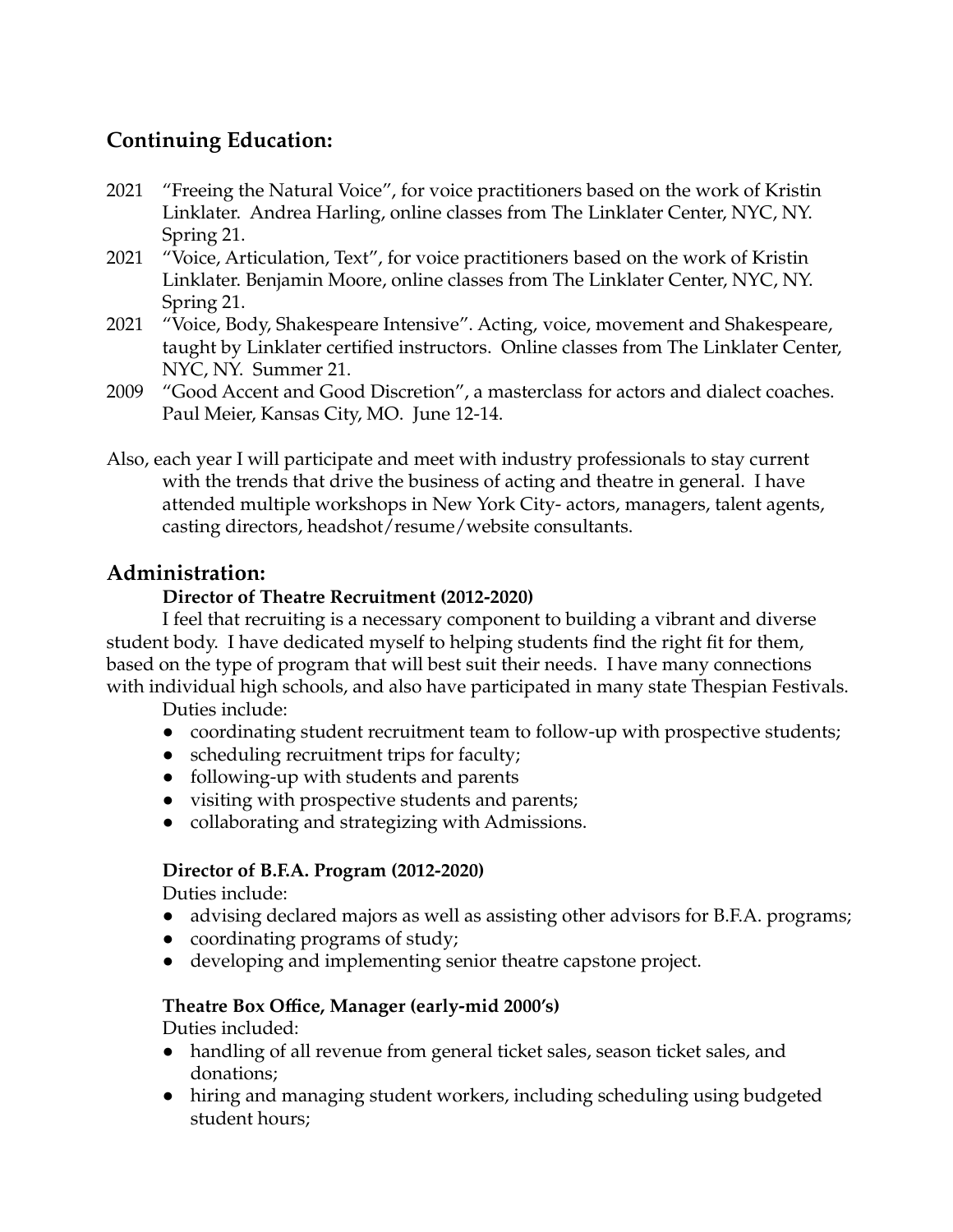- developing new audience and outreach programs fro the campus and community;
- coordinating front-of-house staff, including the student house manager and volunteer ushers.

### **Marketing Coordination (early 2000's-2011)**

Duties included:

- creating a theatre marketing strategy for print media including newspaper, mailers, posters, and billboards;
- organizing interviews for television and radio promotions;
- coordinating vision meetings with university marketing staff.

# **Service:**

### **Academic Advising**

2001-present Advisor for department B.A. and B.F.A. (performance) majors. 2001-present Advisor for incoming first year liberal arts students, working with summer registration students.

#### **Search Committee Chairperson and Coordination**

| 2020    | Coordinator for three simultaneous searches, Assistant Professor  |  |  |
|---------|-------------------------------------------------------------------|--|--|
|         | Musical Theatre and Directing, Assistant Professor of Design, and |  |  |
|         | Visiting Assistant Professor of Acting and Directing (132 total   |  |  |
|         | applications)                                                     |  |  |
| 2016-17 | Chair for Assistant Professor Acting/Directing Search             |  |  |
|         | (86 applications)                                                 |  |  |

2016-17 Chair for Assistant Professor Costume Design (15 applications)

### **Nebraska Wesleyan, university committee work**

| 2016-2020<br>University Curriculum Committee |  |
|----------------------------------------------|--|
|----------------------------------------------|--|

- 2006-present Cooper Center for Writing Committee- Fine Arts Division Representative
- 2015-16 University Faculty Evaluation Committee
- 2012-14 University Faculty Development Committee
- 2006-2008 University Faculty Development Committee

### **Nebraska Wesleyan, Theatre Department committee and service work**

1999–present Curriculum Committee

- 1999-present Season Selection Committee Member
- 2001-present Recruitment Committee
- 1999-2002 and 2004-2007 Sponsor for student theatre organization
- 2002-2007 Early Awareness Advanced Education Program- Arts Facilitator

### **Recruitment Travel- Head of Theatre Recruitment 2014-present**

2019-20 International Thespian Festival Music Theatre Kansas City Panel and Auditions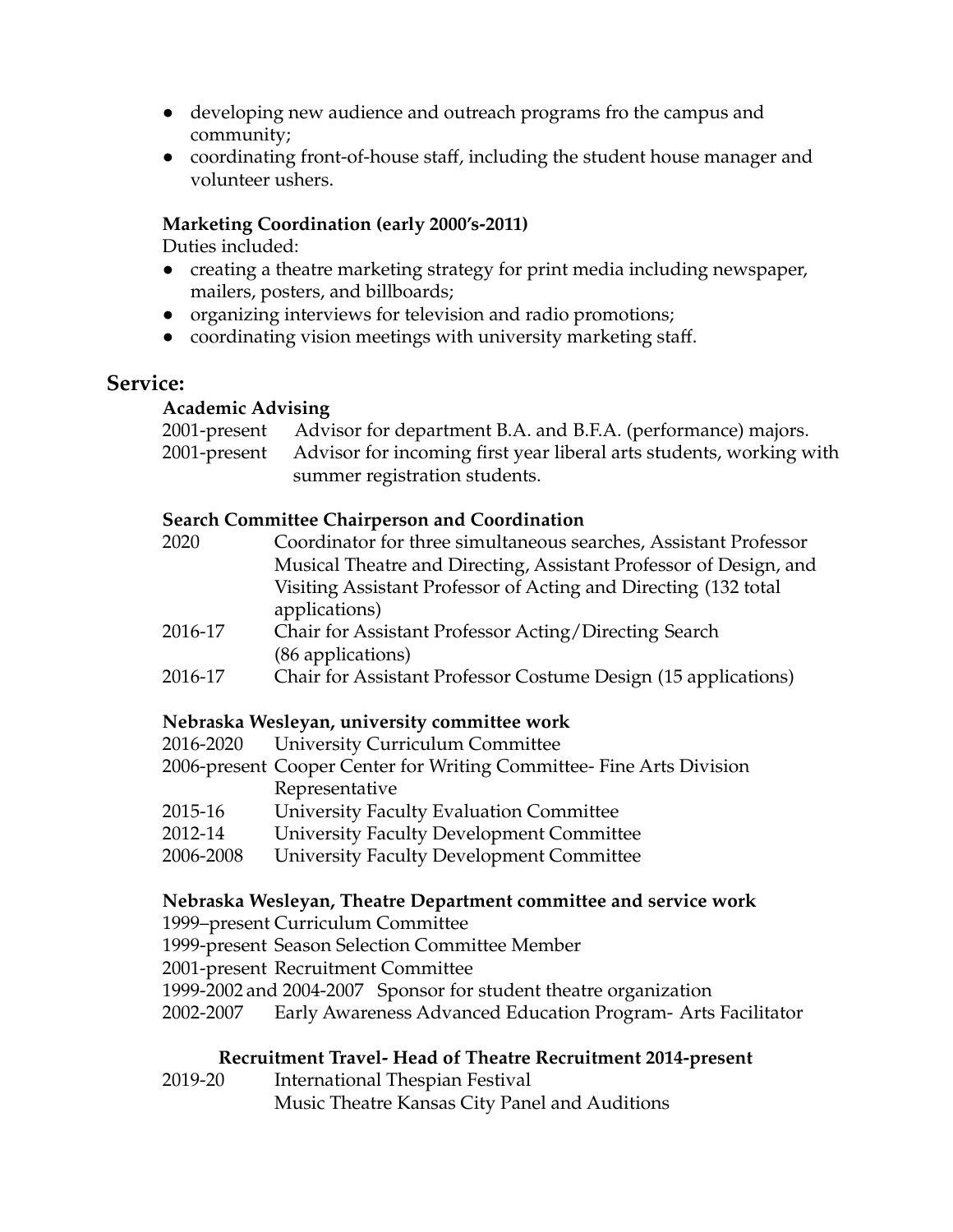|         | Chicago Unified Auditions                                             |
|---------|-----------------------------------------------------------------------|
| 2018-19 | <b>International Thespian Festival</b>                                |
|         | Music Theatre Kansas City Panel and Auditions                         |
|         | Chicago Unified Auditions                                             |
|         | Nebraska Thespian Festival                                            |
| 2017-18 | <b>International Thespian Festival</b>                                |
|         | Participated in the Wisconsin, and Colorado State Festivals           |
|         | Chicago Unified Auditions                                             |
| 2016-17 | <b>International Thespian Festival</b>                                |
|         | Participated in the Wisconsin, Colorado, and Nebraska State Festivals |
|         | Chicago Unified Auditions                                             |
| 2015-16 | <b>International Thespian Festival</b>                                |
|         | Music Theatre Kansas City Panel and Auditions                         |
|         | Chicago Unified Auditions                                             |
| 2014-15 | <b>International Thespian Festival</b>                                |
|         | Music Theatre Kansas City Panel and Auditions                         |
|         | Chicago Unified Auditions                                             |
|         | Participated in Kansas, Iowa, Colorado, & Nebraska State Festivals    |
|         | Hosted Garmin Talent Scholarship Event, Olathe, KS                    |
| 2013-14 | International Thespian Festival                                       |
|         | Music Theatre Kansas City Panel and Auditions                         |
|         | Chicago Unified Auditions                                             |
|         | Participated in Kansas, Texas, Colorado, & Nebraska State Festivals   |
| 2012-13 | <b>International Thespian Festival</b>                                |
|         | Music Theatre Kansas City Panel and Auditions                         |
|         | Chicago Unified Auditions                                             |
|         | Participated in Kansas, Texas, Colorado, & Nebraska State Festivals   |
| 2011-12 | I was not active this year because of recovery from surgery           |
| 2010-11 | <b>International Thespian Festival</b>                                |
|         | Music Theatre Kansas City Panel and Auditions                         |
|         | Participated in Kansas, Texas, Colorado, & Nebraska State Festivals   |
| 2009-10 | International Thespian Festival                                       |
|         | Attended festivals in Plano, TX, Corpus Christi, TX, and Houston, TX  |
|         | Participated in Kansas, Iowa, Colorado, & Nebraska State Festivals    |
|         | Special visits to high schools in Wisconsin (Kenosha and Milwaukee)   |
| 2008-09 | <b>International Thespian Festival</b>                                |
|         | Special visits to high schools in Wisconsin (Kenosha and Milwaukee)   |
|         | Special visits to high schools in Houston, TX                         |
|         | Music Theatre Kansas City Panel and Auditions                         |
|         | Participated in Iowa, Colorado, & Nebraska State Festivals            |
| 2007-08 | International Thespian Festival                                       |
|         | Participated in Kansas, Iowa, Colorado, & Nebraska State Festivals    |
| 2000-07 | International Thespian Festival                                       |
| 2001-07 | Participated in the Colorado, Iowa, Kansas, Georgia, Texas, and       |
|         | Nebraska high school Thespian Festivals:                              |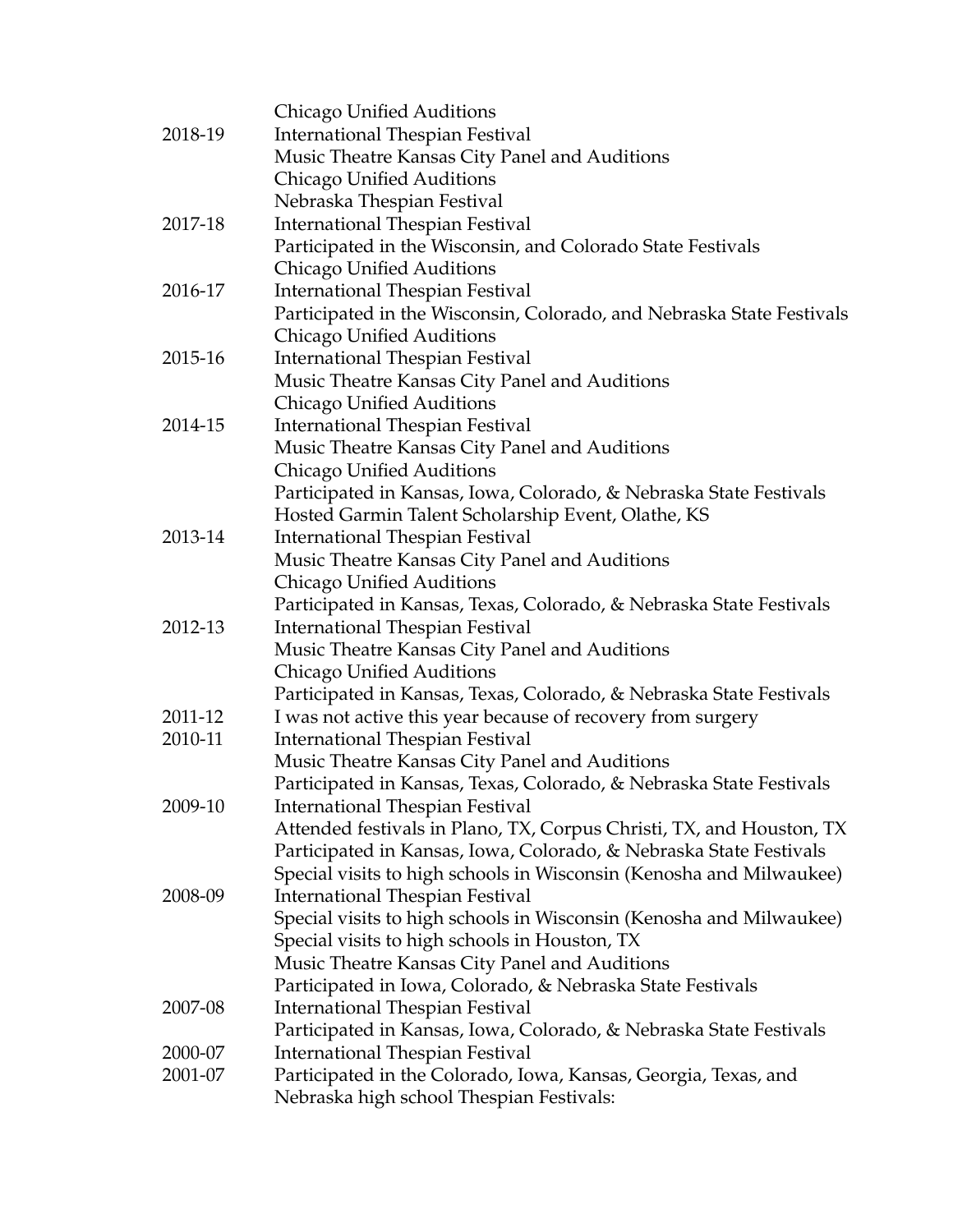- \* Watched auditions and conducted interviews at call-backs
- \* Ran the booth, visiting with prospective students and promoting the theatre program as well as the university
- Handled follow-up letters, phone-calls, e-mails, and campus visits 2003-06 Special visits to specific high schools in Wisconsin, Kansas, and Iowa

#### **Travel with Students**

- 2017 New York City over Spring Break with 52 theatre students. Workshops with Casting Directors, Talent Agents, Choreographers, Actors, Headshot/resume/website professionals. Hosted alumni event.
- 2015 New York City over Spring Break with 30 theatre students. Workshops and events, see above.
- 2013 New York City over Spring Break with 26 theatre students. Workshops and a showcase.
- 2009 New York City over Spring Break. Workshops and a showcase.

#### **Kennedy Center American College Theatre Festival, Region V**

2007 Regional Advisory Board, Workshop Coordinator Festival 39, Ames, Iowa

#### **Consulting**

2017 Theatre Program Consultant for William Jewell College, Liberty, MO

#### **Responding**

- 2017 Served as a respondent for KCACTF Region 5: University of Nebraska-Lincoln, Lincoln, Nebraska
- 2006-07 KCACTF, Region 5 Response Team, responding to productions at the following schools: Iowa State University, Ames, Iowa University of Nebraska-Lincoln, Lincoln, Nebraska Concordia University, Seward, Nebraska University of Nebraska-Omaha, Omaha, Nebraska
- 2005-06 KCACTF, Region 5 Response Team, responding to productions at the following schools: Creighton University, Omaha, Nebraska University of Nebraska- Kearney, Kearney, Nebraska Emporia State University, Emporia, Kansas
- 2004-05 Responded to high school productions at the following schools: Bradford High School, Kenosha Wisconsin, 2005, 2004 Pius XI High School, Milwaukee Wisconsin, 2004 Olathe East High School, Olathe Kansas, 2005, 2004
- 2004 Served as a respondent for KCACTF Region 5: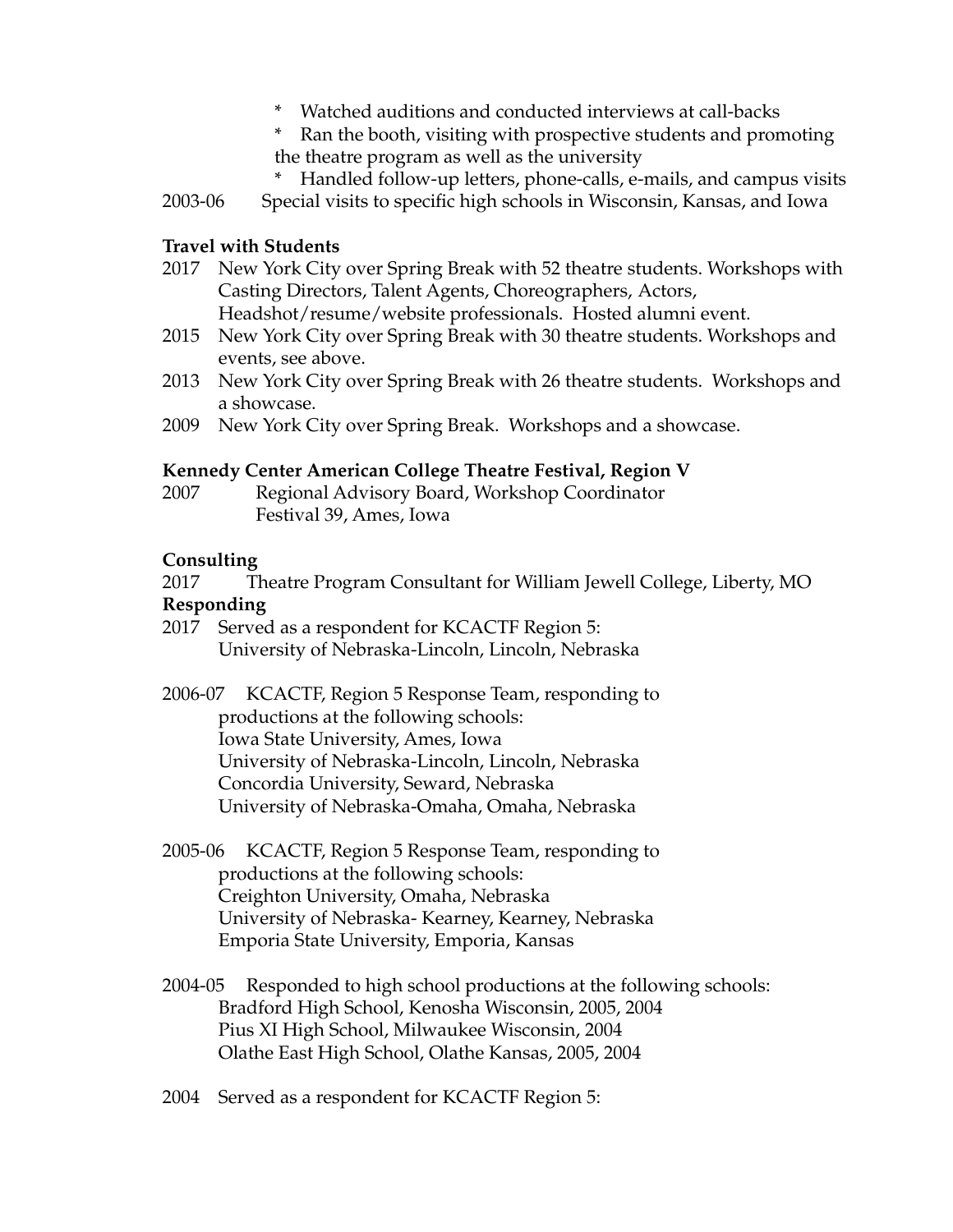Concordia University, Seward Nebraska, October 2004

- 2003 Member of the KCACTF, Region 5 Selection Team, responding to productions at the following schools: Washburn University, Topeka, Kansas, August 2003 Iowa State University, Ames, Iowa, October 2003 Wichita State University, Wichita, Kansas, November 2003 College of the Ozarks, Branson, Missouri, November 2003 Dordt College, Sioux Center, Iowa, November 2003 Doane College, Create, Nebraska, November 2003
- 2002 Regional KCACTF Preliminary round Irene Ryan Scholarship Judge

#### **Workshops**

I have done workshops for regional KCACTF conferences, The International Thespian Society, and various high schools.

| 2013    | Lincoln East High School, Acting and Costume design, A MIDSUMMER                                                                    |
|---------|-------------------------------------------------------------------------------------------------------------------------------------|
|         | NIGHT'S DREAM                                                                                                                       |
| 2009-10 | Solo Singer's Workshop Presenter for Department of Music-Stage                                                                      |
|         | Presence Techniques, June                                                                                                           |
| 2008-09 | Solo Singer's Workshop Presenter for Department of Music-Stage                                                                      |
|         | Presence Techniques, June                                                                                                           |
| 2007-08 | Solo Singer's Workshop Presenter for Department of Music-Stage                                                                      |
|         | Presence Techniques, June                                                                                                           |
|         | KCACTF Region 5, Warm-up Workshop, January                                                                                          |
| 2006-07 | Kenosha Wisconsin - Acting                                                                                                          |
|         | Milwaukee Wisconsin - Acting, Auditioning, Selecting a College                                                                      |
|         | Nebraska Wesleyan workshop for high school students in conjunction<br>with BIG RIVER                                                |
|         | Solo Singer's Workshop Presenter for Department of Music-Stage                                                                      |
|         | Presence Techniques, June                                                                                                           |
| 2005-06 | Olathe East, Kansas City. Day long workshop on Acting,<br>Auditioning, and Musical Theatre                                          |
|         | Kenosha Wisconsin - Acting                                                                                                          |
|         | Milwaukee Wisconsin - Acting, Auditioning, Selecting a College                                                                      |
|         | Nebraska Wesleyan workshop for high school students in conjunction<br>with APPLAUSE! APPLAUSE                                       |
|         | Solo Singer's Workshop Presenter for Department of Music-Stage                                                                      |
|         | Presence Techniques, June                                                                                                           |
| 0.00107 | $\mathbf{r}$ and $\mathbf{r}$ and $\mathbf{r}$ and $\mathbf{r}$ and $\mathbf{r}$ and $\mathbf{r}$ and $\mathbf{r}$ and $\mathbf{r}$ |

2004-05 Iowa State Thespian Conference- Acting Shakespeare, Acting. Olathe East, Kansas City- Day long workshop on Acting, Auditioning, and Musical Theatre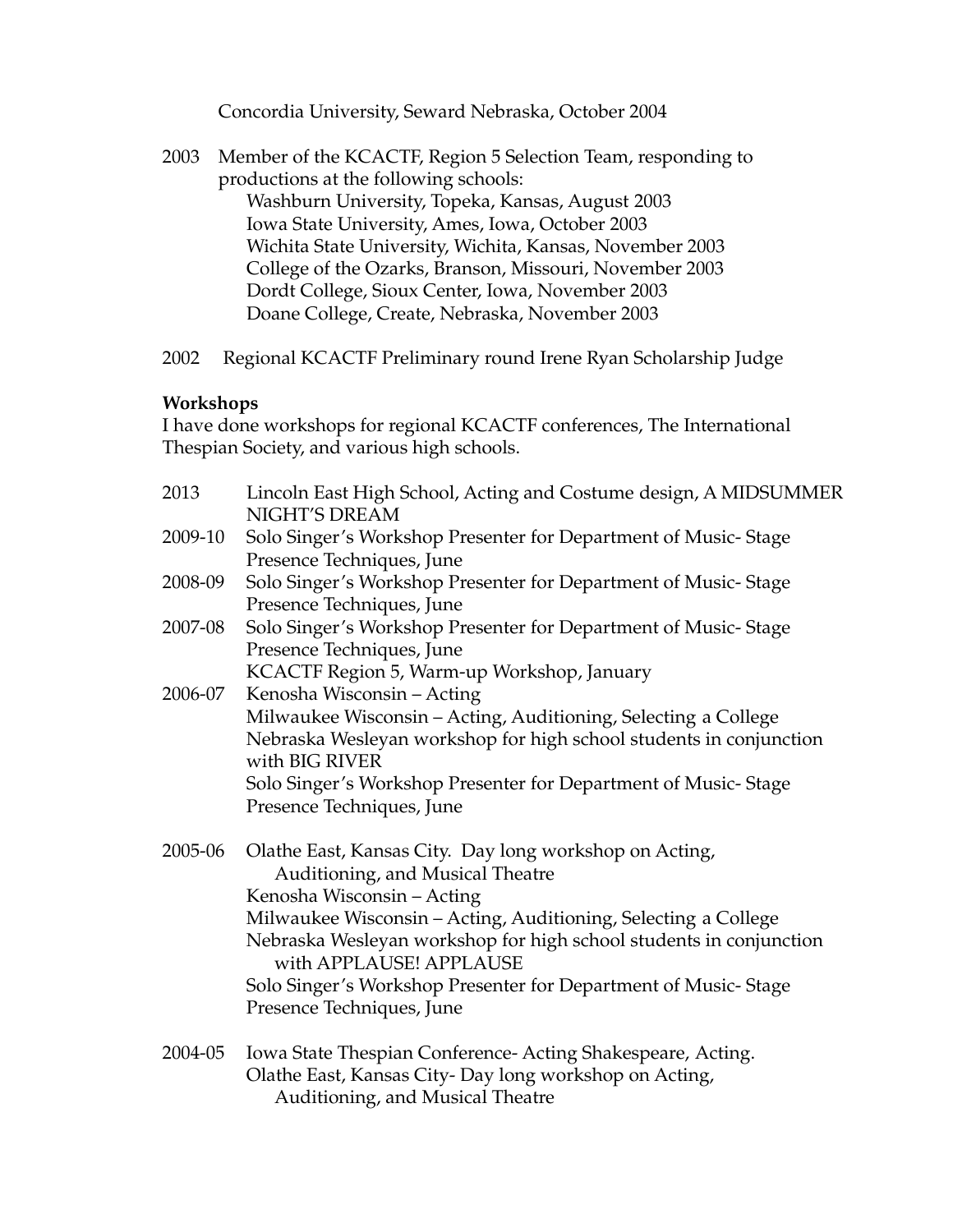Kansas State Thespian Festival – Acting Kenosha Wisconsin – Acting Milwaukee Wisconsin – Acting, Auditioning, Selecting a College Des Moines Iowa – Acting Pleasant Valley Iowa – Acting, Musical Theatre Decorah Iowa High School- Acting Advanced Theatre Company, Lincoln Nebraska Public Schools- Acting Nebraska Speech and Theatre Association- Teaching Acting in the High School Nebraska Wesleyan workshop for high school students in conjunction with GREASE 2003-04 KCACTF Region 5, Denver- invited guest workshop presenter-Preparation and Focus for Auditioning Iowa State Thespian Conference- Acting Shakespeare, Acting Nebraska Wesleyan workshop for high school students in conjunction with CHILDREN OF EDEN Nebraska Wesleyan workshop for high school students in conjunction with A MIDSUMMER NIGHT'S DREAM Advanced Theatre Company, Lincoln Nebraska Public Schools- Acting Lincoln East High School, Lincoln Nebraska- Hamlet Project Heartland Homeschool Association, Lincoln Nebraska- grades K-6 2002-03 KCACTF Region 5, Cedar Falls Iowa- guest workshop presenter-Period Style and Movement, and Actor Coaching Iowa State Thespian Conference- Acting Shakespeare, Acting Invited Guest Artist for the International Thespian Festival-Voice for the Actor Nebraska Thespian Festival- Acting and Voice 2001-02 KCACTF Region 5, Lincoln Nebraska- guest workshop presenter-Period Style and Movement Advanced Theatre Company, Lincoln Nebraska Public Schools- Acting Nebraska Thespian Festival- Acting

- 2000-01 Nebraska Wesleyan workshop for high school students in conjunction with THE WIZ
- 1999-00 Nebraska Wesleyan workshop for high school students in conjunction with ROMEO AND JULIET

#### **Nebraska Wesleyan Extras**

- 2000-20 Campus visits for prospective students and parents
- 2016-20 Doing the Art planning committee
- 2018 Guest speaker for WWEC,